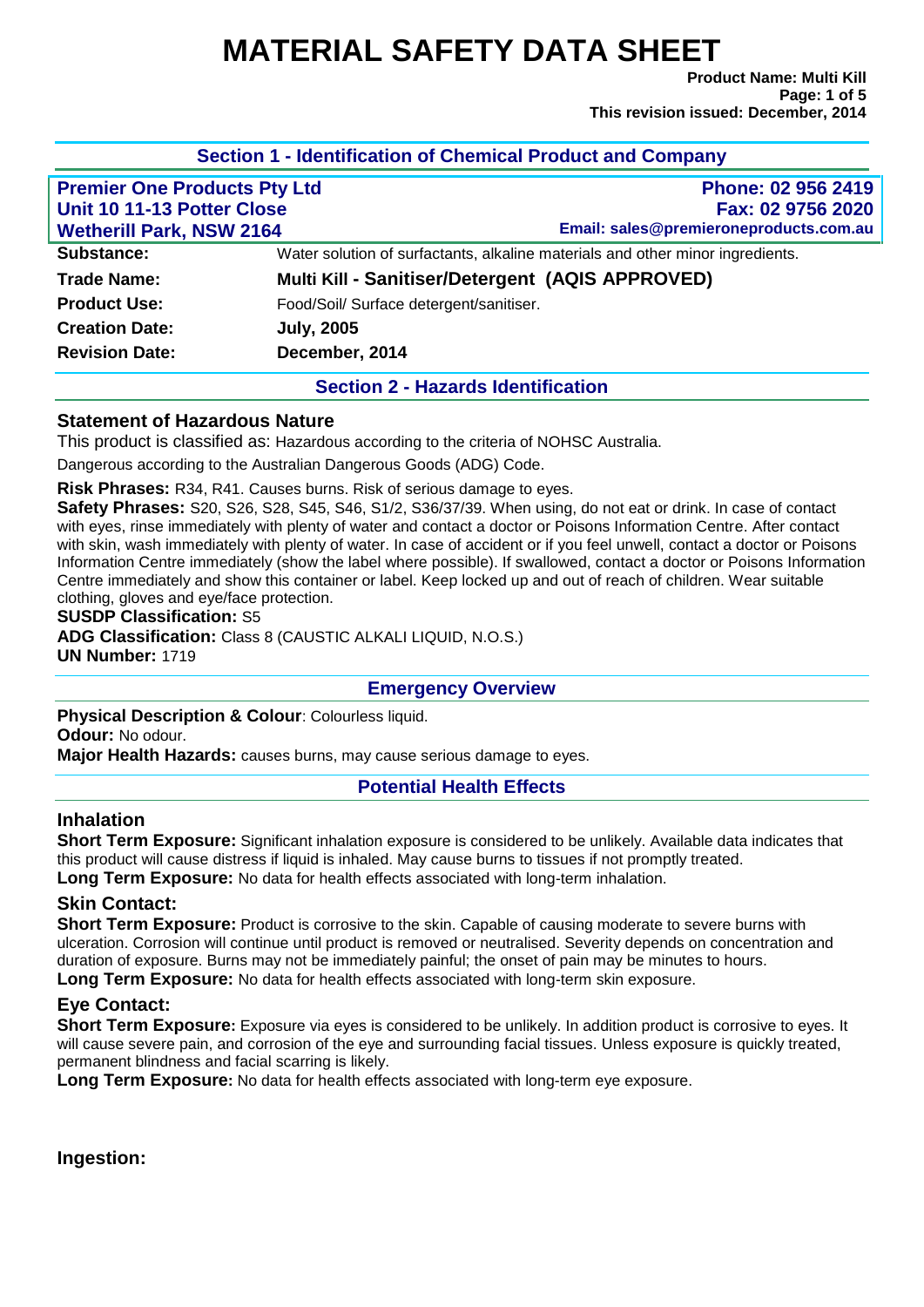**Short Term Exposure:** Significant oral exposure is considered to be unlikely. However, this product is corrosive to the gastrointestinal tract. Capable of causing moderate to severe burns with ulceration. Severity depends on concentration and duration of exposure.

**Long Term Exposure:** No data for health effects associated with long-term ingestion.

## **Carcinogen Status:**

**NOHSC:** No significant ingredient is classified as carcinogenic by NOHSC.

**NTP:** No significant ingredient is classified as carcinogenic by NTP.

**IARC:** No significant ingredient is classified as carcinogenic by IARC.

| <b>Section 3 - Composition/Information on Ingredients</b> |               |           |                                |         |
|-----------------------------------------------------------|---------------|-----------|--------------------------------|---------|
| <b>Ingredients</b>                                        | <b>CAS No</b> | Conc,%    | TWA $(mg/m^3)$ STEL $(mg/m^3)$ |         |
| Sodium hydroxide                                          | 1310-73-2     | 2         |                                | Peak    |
| Alkaline salts                                            | various       | 6 approx  | not set                        | not set |
| Benzalkonium chloride                                     | 8001-54-5     | 7 approx  | not set                        | not set |
| Other non-hazardous ingredients                           | secret        | $10 - 20$ | not set                        | not set |
| Water                                                     | 7732-18-5     | to 100    | not set                        | not set |

This is a commercial product whose exact ratio of components may vary slightly. Minor quantities of other nonhazardous ingredients are also possible.

The TWA exposure value is the average airborne concentration of a particular substance when calculated over a normal 8-hour working day for a 5-day working week. The STEL (Short Term Exposure Limit) is an exposure value that should not be exceeded for more than 15 minutes and should not be repeated for more than 4 times per day. There should be at least 60 minutes between successive exposures at the STEL. The term "peak "is used when the TWA limit, because of the rapid action of the substance, should never be exceeded, even briefly.

# **Section 4 - First Aid Measures**

# **General Information:**

You should call The Poisons Information Centre if you feel that you may have been poisoned, burned or irritated by this product. The number is 13 1126 from anywhere in Australia (0800 764 766 in New Zealand) and is available at all times. Have this MSDS with you when you call.

**Inhalation:** No first aid measures normally required. However, if inhalation has occurred, and irritation has developed, remove to fresh air and observe until recovered. If irritation becomes painful or persists more than about 30 minutes, seek medical advice.

**Skin Contact:** Flush contaminated area with lukewarm, gently flowing water for at least 40 minutes, by the clock. DO NOT INTERRUPT FLUSHING. If necessary, keep emergency vehicle waiting (show paramedics this MSDS and take their advice). Under running water, remove contaminated clothing, shoes and leather goods (eg watchbands and belts). Strongly basic ingredients tend to penetrate the skin and so need longer rinsing than other substances. If irritation persists, repeat flushing. Seek medical attention.

**Eye Contact:** Immediately flush the contaminated eye(s) with lukewarm, gently flowing water for at least 20-30 minutes, by the clock, while holding the eyelid(s) open. Neutral saline solution may be used as soon as it is available. DO NOT INTERRUPT FLUSHING. If necessary, keep emergency vehicle waiting (show paramedics this MSDS and take their advice). Take care not to rinse contaminated water into the unaffected eye or onto face. If irritation persists, repeat flushing. Call a Poisons Information Centre or a doctor urgently.

**Ingestion:** If swallowed, rinse mouth thoroughly with water and contact a Poisons Information Centre. Urgent hospital treatment is likely to be needed. Give activated charcoal if instructed.

# **Section 5 - Fire Fighting Measures**

**Fire and Explosion Hazards**: There is no risk of an explosion from this product under normal circumstances if it is involved in a fire.

Only small quantities of decomposition products are expected from this products at temperatures normally achieved in a fire. This will only occur after heating to dryness.

Fire decomposition products from this product may be toxic if inhaled. Take appropriate protective measures.

**Extinguishing Media:** Not Combustible. Use extinguishing media suited to burning materials. Water fog. Water fog or fine spray is the preferred medium for large fires. Aim to dilute the material with large quantities of water. If practical, contain diluted material and prevent from entering drains and watercourses.

**Fire Fighting:** If a significant quantity of this product is involved in a fire, call the fire brigade.

| Does not burn.                  |
|---------------------------------|
| Does not burn.                  |
| Does not burn.                  |
| Not applicable - does not burn. |
|                                 |

# **MATERIAL SAFETY DATA SHEET**

Issued by: Premier One Products Pty Ltd **Phone: 02 9756 2419** Phone: 02 9756 2419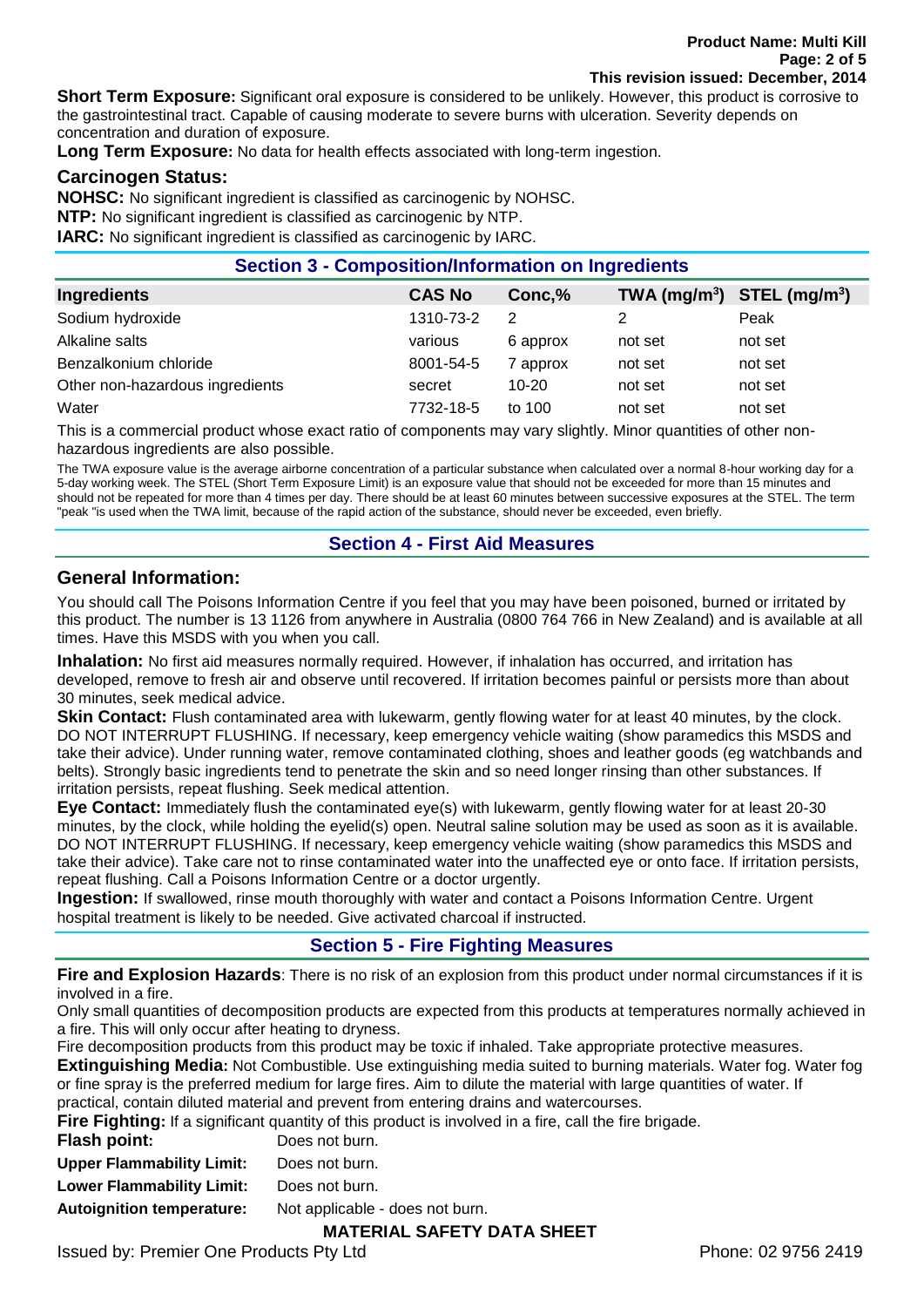**Flammability Class:** Does not burn.

# **Section 6 - Accidental Release Measures**

**Accidental release:** In the event of a major spill, prevent spillage from entering drains or watercourses. Evacuate the spill area and deny entry to unnecessary and unprotected personnel. Wear full protective chemically resistant clothing including eye/face protection, gauntlets and self-contained breathing apparatus. See below under Personal Protection regarding Australian Standards relating to personal protective equipment. Suitable materials for protective clothing include rubber, Viton, Nitrile, butyl rubber, Barricade, neoprene, Teflon, polyethylene, PE/EVAL, Saranex, Responder. Eye/face protective equipment should comprise as a minimum, protective goggles. If there is a significant chance that vapours or mists are likely to build up in the cleanup area, we recommend that you use a respirator. Usually, no respirator is necessary when using this product. However, if you have any doubts consult the Australian Standard mentioned below (section 8). Otherwise, not normally necessary.

Stop leak if safe to do so, and contain spill. Absorb onto sand, vermiculite or other suitable absorbent material. If spill is too large or if absorbent material is not available, try to create a dike to stop material spreading or going into drains or waterways. Because of the corrosiveness of this product, special personal care should be taken in any cleanup operation. Sweep up and shovel or collect recoverable product into labelled containers for recycling or salvage, and dispose of promptly. Recycle containers wherever possible after careful cleaning. After spills, wash area, preventing runoff from entering drains. If a significant quantity of material enters drains, advise emergency services. Contaminated area may be neutralised by washing with weak or dilute acid. Vinegar, citrus juice and most soft drinks may be suitable. This material may be suitable for approved landfill. Ensure legality of disposal by consulting regulations prior to disposal. Thoroughly launder protective clothing before storage or re-use. Advise laundry of nature of contamination when sending contaminated clothing to laundry.

# **Section 7 - Handling and Storage**

**Handling:** Keep exposure to this product to a minimum, and minimise the quantities kept in work areas. Check Section 8 of this MSDS for details of personal protective measures, and make sure that those measures are followed. The measures detailed below under "Storage" should be followed during handling in order to minimise risks to persons using the product in the workplace. Also, avoid contact or contamination of product with incompatible materials listed in Section 10.

**Storage:** This product is a Scheduled Poison. Observe all relevant regulations regarding sale, transport and storage of this schedule of poison. Store in a cool, well-ventilated area. Check containers periodically for corrosion and leaks. Containers should be kept closed in order to minimise contamination. Make sure that the product does not come into contact with substances listed under "Incompatibilities" in Section 10. If you keep more than 1000kg or 1000L of Corrosive Substances of Packaging Group III, you are probably required to license the premises or notify your Dangerous Goods authority. If you have any doubts, we suggest you contact your Dangerous Goods authority in order to clarify your obligations. Check packaging - there may be further storage instructions on the label.

# **Section 8 - Exposure Controls and Personal Protection**

The following Australian Standards will provide general advice regarding safety clothing and equipment:

Respiratory equipment: **AS/NZS 1715**, Protective Gloves: **AS 2161**, Industrial Clothing: **AS2919**, Industrial Eye Protection: **AS1336** and **AS/NZS 1337**, Occupational Protective Footwear: **AS/NZS2210**.

| <b>Exposure Limits</b> | TWA (mg/m <sup>3</sup> ) | $STEL$ (mg/m <sup>3</sup> ) |
|------------------------|--------------------------|-----------------------------|
| Sodium hydroxide       |                          | Peak                        |

No special equipment is usually needed when occasionally handling small quantities. The following instructions are for bulk handling or where regular exposure in an occupational setting occurs without proper containment systems. **Ventilation:** No special ventilation requirements are normally necessary for this product. However make sure that the work environment remains clean and that vapours and mists are minimised.

**Eye Protection:** Your eyes must be completely protected from this product by splash resistant goggles with face shield. All surrounding skin areas must be covered. Emergency eye wash facilities must also be available in an area close to where this product is being used.

**Skin Protection:** Because of the dangerous nature of this product, make sure that all skin areas are completely covered by impermeable gloves, overalls, hair covering, apron and face shield. See below for suitable material types. **Protective Material Types:** We suggest that protective clothing be made from the following materials: rubber, Viton, nitrile, butyl rubber, Barricade, neoprene, Teflon, polyethylene, PE/EVAL, Saranex, Responder.

**Respirator:** Usually, no respirator is necessary when using this product. However, if you have any doubts consult the Australian Standard mentioned above. Otherwise, not normally necessary.

Eyebaths or eyewash stations and safety deluge showers should be provided near to where this product is being used.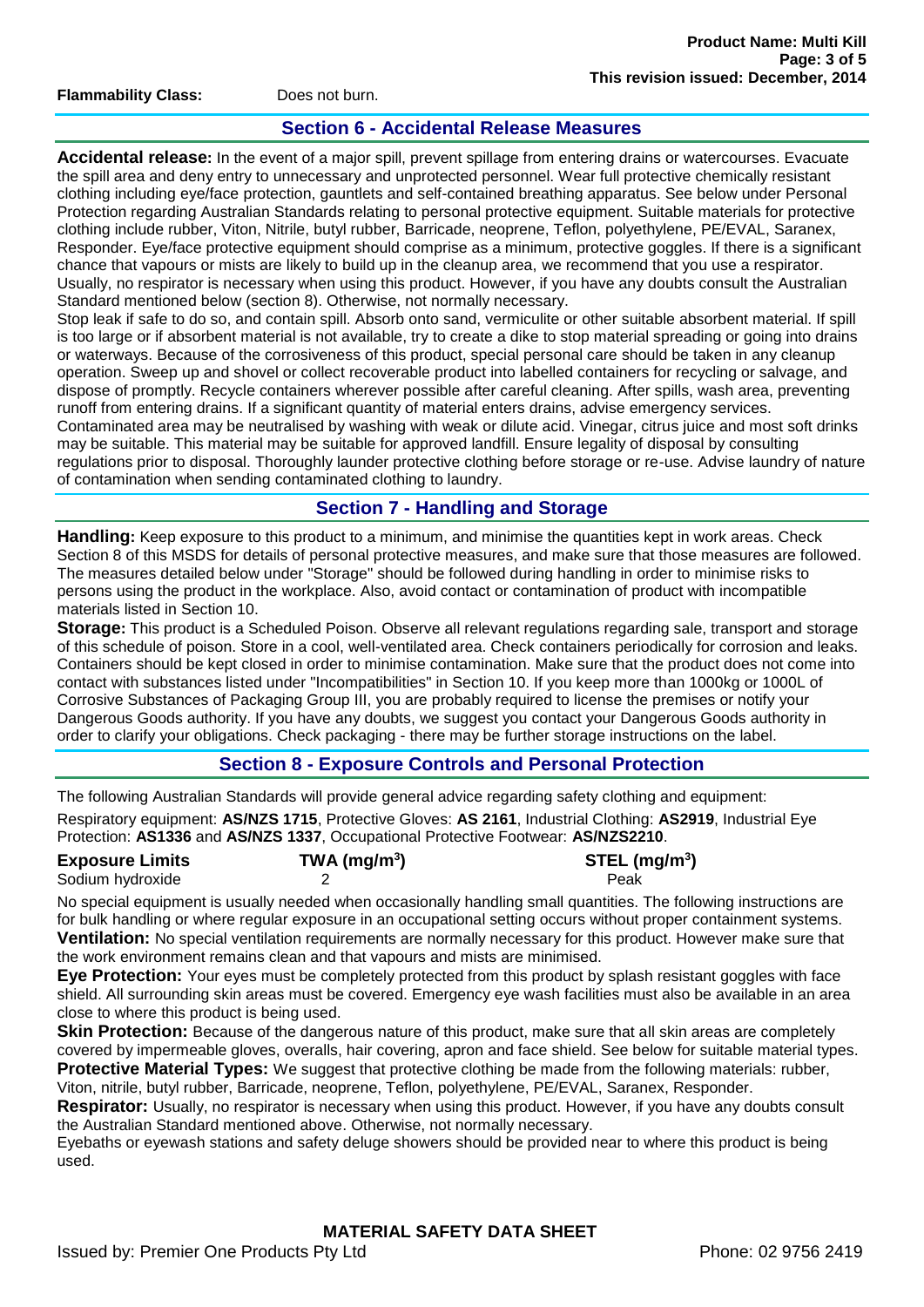## **Section 9 - Physical and Chemical Properties:**

| Odour:<br>No odour.<br><b>Boiling Point:</b><br>Approximately 100°C at 100kPa.<br><b>Freezing/Melting Point:</b><br>Approximately 0°C.<br><b>Volatiles:</b><br>Water component. | <b>Physical Description &amp; colour:</b> | Colourless liquid.                        |
|---------------------------------------------------------------------------------------------------------------------------------------------------------------------------------|-------------------------------------------|-------------------------------------------|
|                                                                                                                                                                                 |                                           |                                           |
|                                                                                                                                                                                 |                                           |                                           |
|                                                                                                                                                                                 |                                           |                                           |
|                                                                                                                                                                                 |                                           |                                           |
|                                                                                                                                                                                 | <b>Vapour Pressure:</b>                   | 2.37 kPa at 20°C (water vapour pressure). |
| <b>Vapour Density:</b><br>No data.                                                                                                                                              |                                           |                                           |
| <b>Specific Gravity:</b><br>1.01 approx                                                                                                                                         |                                           |                                           |
| <b>Water Solubility:</b><br>Completely soluble in water.                                                                                                                        |                                           |                                           |
| pH:<br>Corrosive. pH 12.5-13.3                                                                                                                                                  |                                           |                                           |
| <b>Volatility:</b><br>No data.                                                                                                                                                  |                                           |                                           |
| <b>Odour Threshold:</b><br>No data.                                                                                                                                             |                                           |                                           |
| <b>Evaporation Rate:</b><br>No data.                                                                                                                                            |                                           |                                           |
| <b>Coeff Oil/water Distribution:</b><br>No data                                                                                                                                 |                                           |                                           |
| <b>Autoignition temp:</b><br>Not applicable - does not burn.                                                                                                                    |                                           |                                           |

#### **Section 10 - Stability and Reactivity**

**Reactivity:** Most strong alkalis and bases react with inorganic and organic acids to form salts. They can also react with some metals liberating hydrogen gas. These reactions may be rapid and sometimes liberate much heat. They can also decompose many organic materials such as esters, in a reaction called hydrolysis.

**Conditions to Avoid:** Handle and open containers carefully.

**Incompatibilities:** acids, zinc, tin, aluminium and their alloys.

**Fire Decomposition:** Only small quantities of decomposition products are expected from this product at temperatures normally achieved in a fire. This will only occur after heating to dryness. Carbon dioxide, and if combustion is incomplete, carbon monoxide and smoke. Hydrogen chloride gas, other compounds of chlorine. Water, sodium compounds. Carbon monoxide poisoning produces headache, weakness, nausea, dizziness, confusion, dimness of vision, disturbance of judgment, and unconsciousness followed by coma and death.

**Polymerisation:** This product will not undergo polymerisation reactions.

### **Section 11 - Toxicological Information**

**Local Effects:** 

**Target Organs:** skin, eyes

**Classification of Hazardous Ingredients**

Ingredient **Risk Phrases** 

Sodium Hydroxide  $>=2\%$ Conc<5%: C; R34

# **Section 12 - Ecological Information**

Insufficient data to be sure of status.

# **Section 13 - Disposal Considerations**

**Disposal:** Containers should be emptied as completely as practical before disposal. If possible, recycle containers either in-house or send to recycle company. If this is not practical, send to a commercial waste disposal site. Please do NOT dispose into sewers or waterways.

# **Section 14 - Transport Information**

**ADG Code:** 1719, CAUSTIC ALKALI LIQUID, N.O.S. **Hazchem Code:** 2R **Special Provisions:** SP109, SP184, SP274 **Dangerous Goods Class:** Class 8, Corrosive Substances. **Packaging Group:** III **Packaging Method:** 3.8.8, RT8

Class 8 Corrosive Substances shall not be loaded in the same vehicle or packed in the same freight container with Classes 1 (Explosives), 4.3 (Dangerous When Wet Substances), 5.1 (Oxidising Agents), 5.2 (Organic Peroxides), 6

### **MATERIAL SAFETY DATA SHEET**